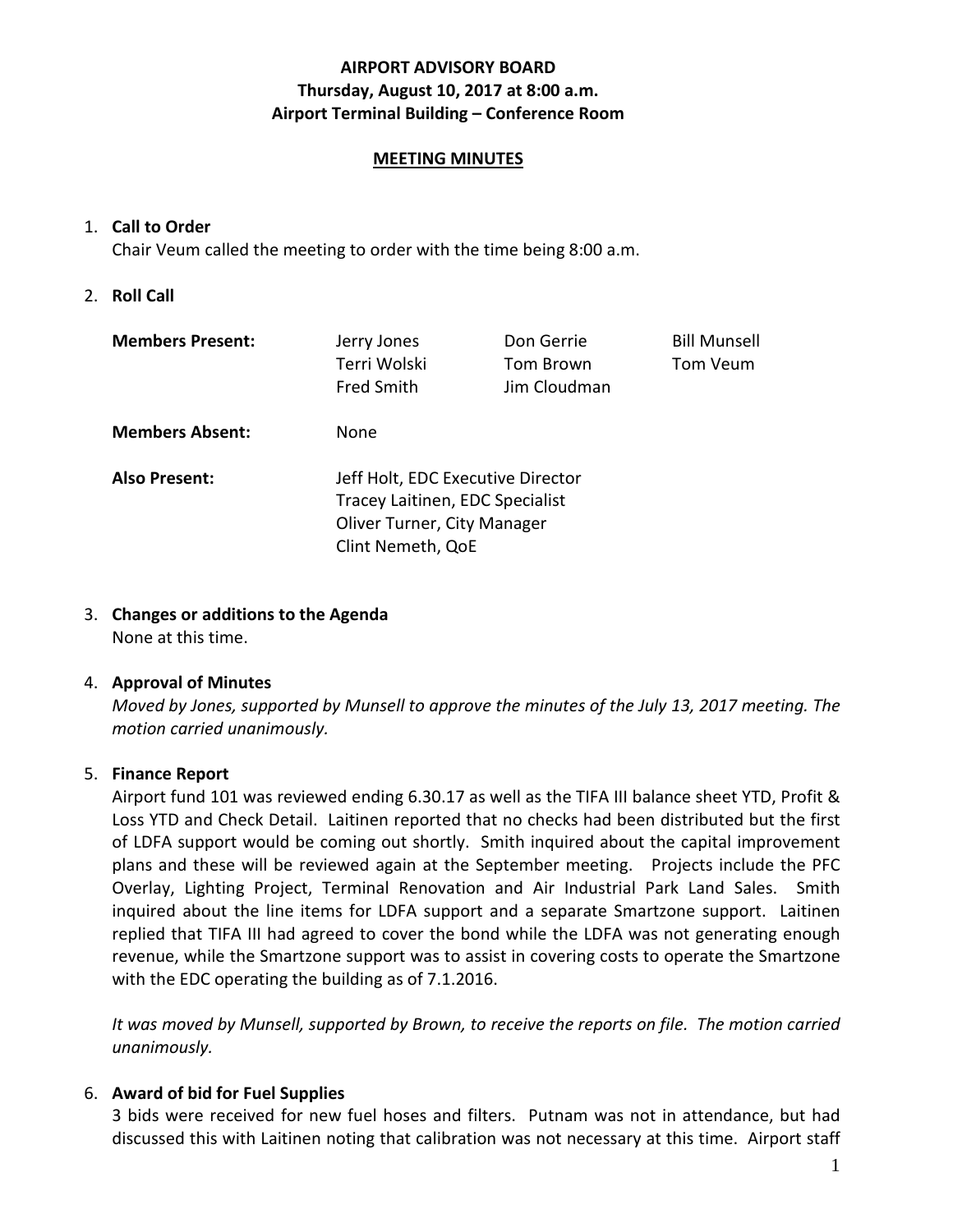agreed that the life of the fuel hoses was exceeded. Laitinen noted that this was appropriately budgeted maintenance for this fiscal year.

*It was moved by Jones, supported by Smith, to award the bid to the low bidder that included labor, Northern Pump Service, Inc., in the amount of \$2889.25. The motion carried unanimously.*

## 7. **Report of activities**

Brown reported that Putnam was out ill and the board wished him well. Brown noted that a helicopter would be coming in today. Roy Electric quickly handled an unexpected repair with the electric at the fuel pumps during the Oshkosh Flyover. Veum mentioned the increase in jet traffic with the sailboat race. Discussion was had about the NOTAM and Payne & Dolan confusion on when to close the runway. Brown noted 2 planes were tied down prior to Monday and he had to ask them to relocate. No current tenants chose to relocate their aircraft during the overlay project.

## 8. **Old Business.**

## **a. Runway overlay project**

Nemeth was able to attend the meeting and gave an update to the board. The project started about 7am on 8.7.17. Ruts and low areas that were holding water have been filled with mastic and the rain we received helped to identify a few more areas that needed attention. The sod is being removed today so the PFC can drain. If the rain holds off they will proceed with the test section as planned. If it does rain on Friday then the crew will work all day Saturday. Nemeth hopes for ½ rate paint markings to go down on Tuesday or Wednesday next week and then the runway reopen. Full rate markings would go down 30 days after the overlay. Smith inquired about what the testing involves and Nemeth explained the aggregate and thickness procedures. Nemeth noted that crack sealing and repairs can still continue throughout the rain.

Nemeth also gave an update on the crack repairs around the t-hangar and apron noting that they had been filled with mastic and looked great. This product has a longer life then regular crack sealing material and a benefit is that you can reheat it if you do get a new crack. Nemeth agreed this was a critical fix prior to winter.

## **b. Revisit Crack Sealing Quote**

No update other than what was discussed in 8a.

# **c. 350th City Celebration**

Laitinen reported that we will most likely work on having a larger Airport Open House event in September 2018.

### **d. Aero-med update**

Holt reported that he has an upcoming meeting scheduled with the team and heard that they signed a lease on a home in the area. Holt explained the funding for 50% of the hangar through EDA and that he was working on a proposal prior to October 1.

### **e. Lighting Improvements**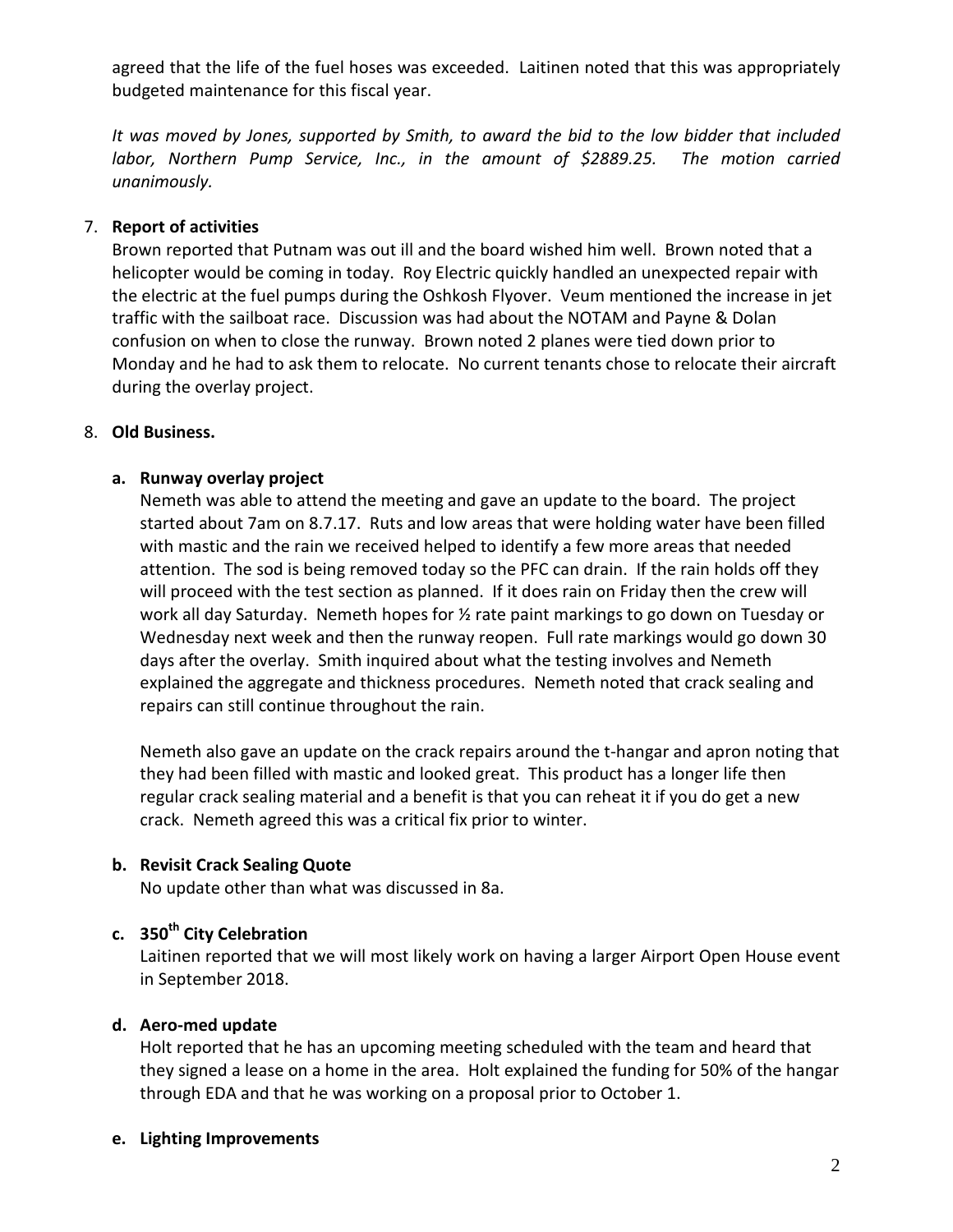Laitinen reported that 1/3 of the project was completed. Brown noted that the new LED in the parking lot was very nice.

## **f. Young Eagles**

Brown explained some confusion with insurance but then with the go ahead from City Hall they did have a small turnout with 11 youth. Plans for 2018 will include one event in the Sault and one in Newberry.

# **g. Open House/Movie in a Hangar Sept 29th 6-9pm**

Laitinen handed out posters and tickets are ready for sale online already thanks to the CVB. Thank you to our partners Sault City Police Department, Sault Fire Department, US Coast Guard and US Customs & Border Patrol. The event will be on several radio stations and run in the St. Ignace and Sault News. Wolski offered to put posters up at local schools. Laitinen also posted the event on Facebook, CVB, Chamber, City Hall, SocialFlight.com, MDOT AERO's calendar, QoE's newsletter and the STEM Advisory Group at the EUPISD.

# **h.** Fall Color Tours Sept 30<sup>th</sup> 8-1 pm Rain Date Oct 1<sup>st</sup>

Laitinen handed out posters. The event will be on several radio stations and run in the St. Ignace and Sault News. Laitinen also posted the event on Facebook, CVB, Chamber, City Hall, SocialFlight.com, MDOT AERO's calendar, QoE's newsletter and the STEM Advisory Group at the EUPISD.

## **i. Delta Sky Advertising**

Holt reported that this opportunity was coming together and that Laitinen would have a cost shortly. So far we estimate \$7000 with 50/50 coverage of Sanderson Field and the EDC.

### 9. **New Business**

## **a. Airport Contact Information**

Laitinen distributed a new phone tree with cell phone numbers of airport staff, EDC staff and emergency services. In searching online for Sanderson Field, the City's phone number and old address show up which is confusing. City Staff, City Fire, 911, Airport and EDC all have the new phone tree. Laitinen did file an update with the FAA which in turn should update all other website feeds for the airport online in approximately 28 days.

## **b. MAAE conference in Escanaba Sept 2017**

Holt reported that QoE, MDOT AERO and Sidock all recommended that we should attend this event. Holt has asked Putnam if he would like to go but someone from the EDC will be attending at a minimum.

## **c. Winter Meeting in Lansing w Betsy Steudle/ACIP review**

Holt updated the group that although Mrs. Steudle will be at the MAAE conference we will be scheduling a face to face in Lansing in the future.